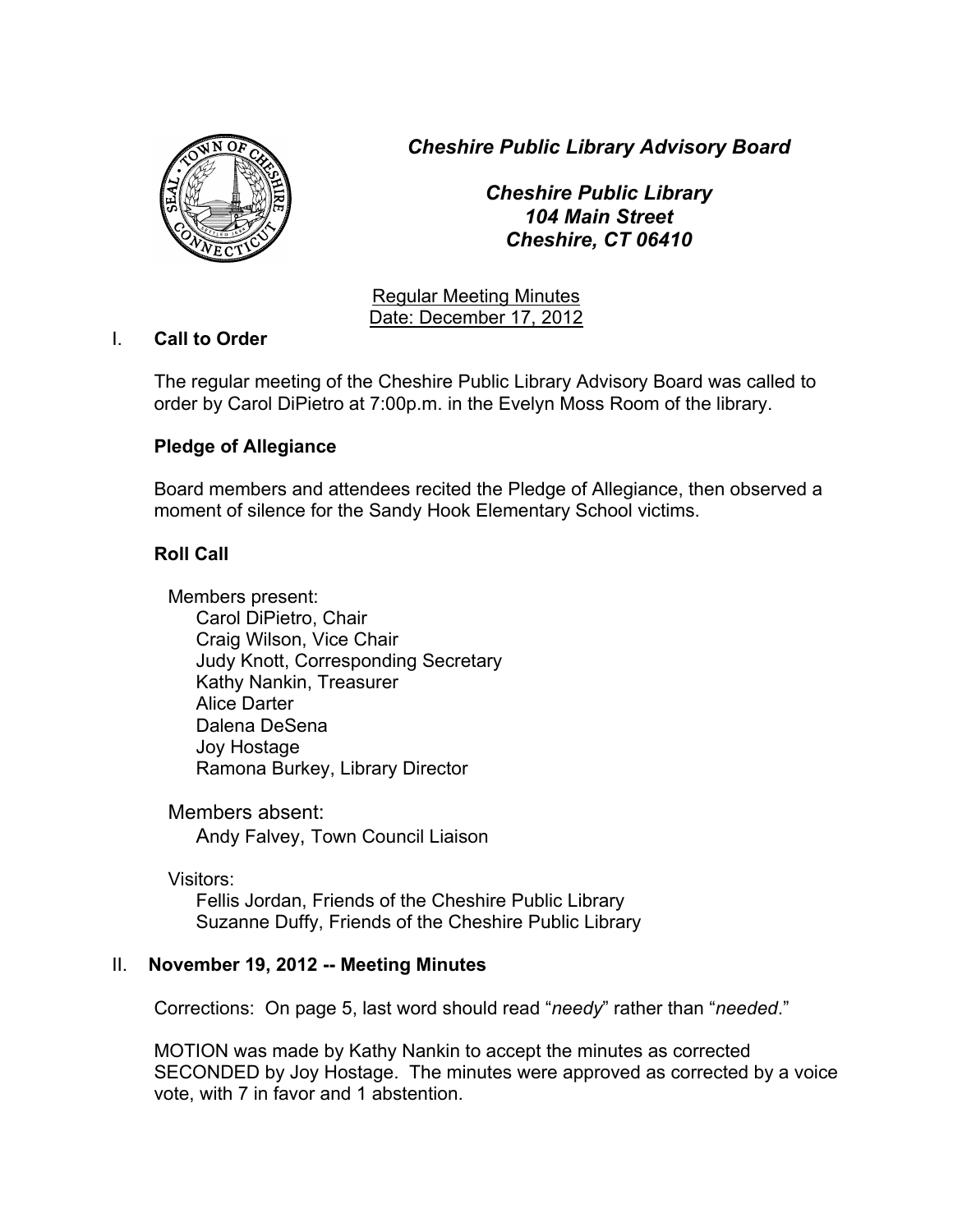#### III. **Treasurer's Report**

Mrs. Nankin reported the Library Board account balance to be \$1377.50.

#### IV. **Reports of Committees**

#### 1. School-Library Partnership

Mrs. DiPietro read the following report from Sue Hartley.

- Dec.  $6<sup>th</sup>$ : Meet and Greet with the Legislators: Representative Mary Fritz and State Senator Joe Markey observed the Science program *Gadgets,*  Gizmos and Goo with Nicole. Photo in Dec. 13<sup>th</sup> Cheshire Herald.
- Dec.  $7<sup>th</sup>$ : First graders from Doolittle School had a tour of the Library and got their library cards. The students were enthusiastic about visit.
- $\bullet$  Dec. 10<sup>th</sup>: Cub Scout troop to visit Library in the evening.
- Dec. 18<sup>th</sup>: Ms. Hartley will visit Creative Learning Center Nursery School and share Cheshire Library events.
- Dec. 19<sup>th</sup>: Small group of Dodd Middle School students to tour and visit.
- Dec. 26<sup>th</sup>: Toy Science workshop with Eric Nelson at 2pm and 3:15pm.
- Dec. 27<sup>th</sup>: Builder's Brigade at 2pm. A new club for children ages 7 and up. Children will have the opportunity to build things with Legos and other building blocks. They will be able to display their masterpieces in the Children's Room when they are done.
- Dec. 28<sup>th</sup>: Family Drum Time at 10:30am with Edward Leonard.
- 2. Funding Resources

No report.

3. Strategic Plan:

Mrs. Burkey distributed the final draft of the strategic plan, which was approved by the Town Manager. The plan includes the changes recommended at the last committee meeting, and also the tactics discussed. Mrs. Burkey thanked everyone for their hard work on the plan.

 MOTION was made by Alice Barter to accept the Strategic Plan. SECONDED by Craig Wilson. The Strategic Plan was unanimously approved.

#### V. **Communications**

 Mrs. DiPietro received numerous e-mails about the proposed increase in American Library Association (ALA) dues. Many of the e-mails were opposed to the proposed increased, due to the current economy and also the decrease in funding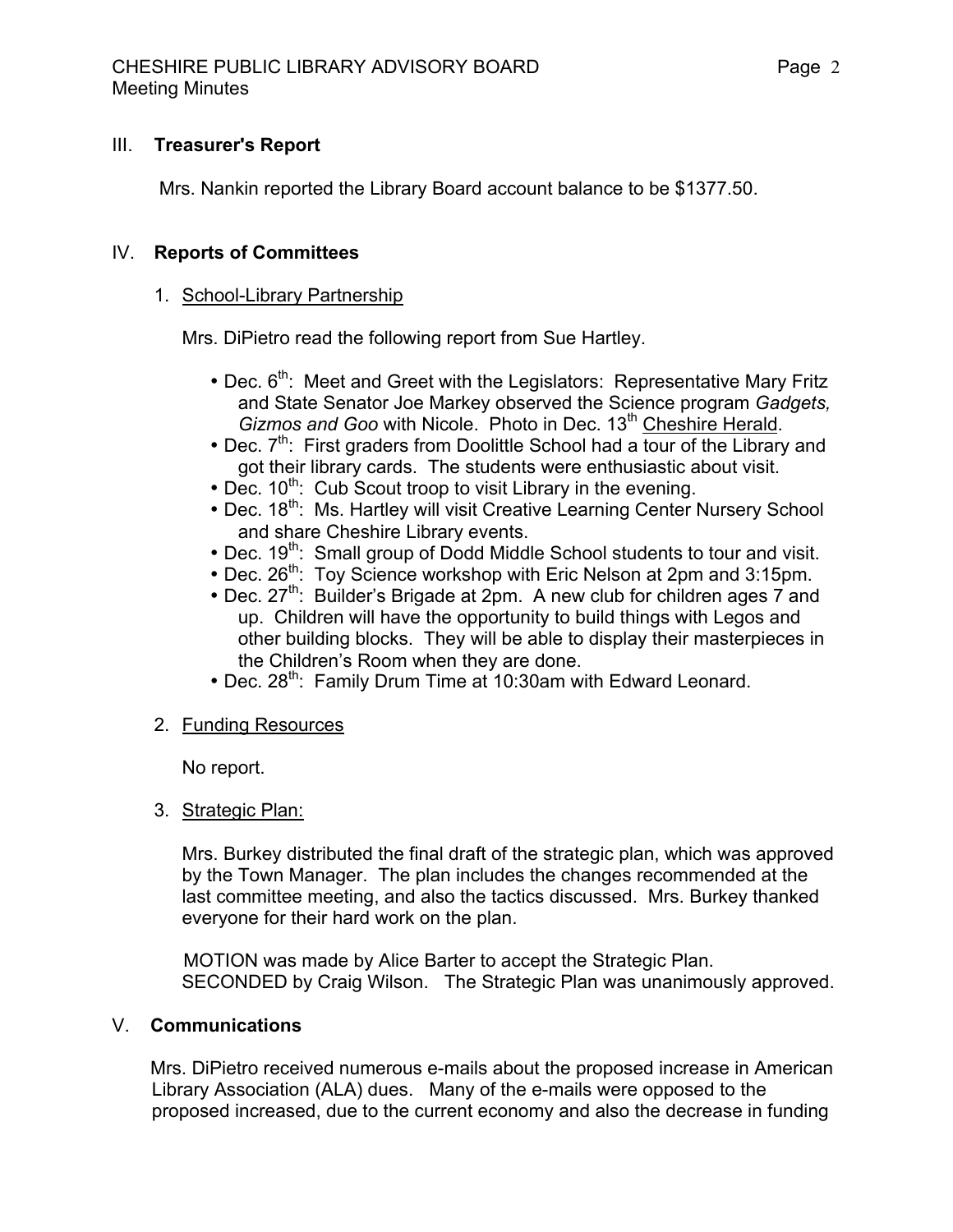for libraries.

 Mrs. Hostage reported on a program "Pajamas and Books" which provides newborn children and needy children with pajamas and books when they leave the hospital. Mrs. Hostage thanked the Friends of the Cheshire Public Library for their donation of gently used books from their book sale.

Mrs. Burkey stated at their recent United Way Campaign presentation, the United Way discussed a program they support which sends books to go home with parents of newborns from the hospital. Deb Rutter of the Cheshire Public Library suggested a library card application be included in their packet.

# VI. **Report of the Chair –** Carol DiPietro

Regarding the "*Show Your Card and Save*" program, Mrs. DiPietro stated that she stopped by the Wells Fargo branch in Cheshire and received a packet of chocolate. Wells Fargo reported they have received a light response to the program. Mrs. Burkey stated that each participant was given a placard to display about the program if they chose to display it.

# VII. **Report of the Library Director –** Ramona Burkey

See attached report.

# **Technology**

# **Programs and Services**

Circulation for November 2012 was 32,719, down 4% from November 2011.

Mrs. Burkey reported the "Meet Your Legislator" went well. Representative Mary Fritz and State Senator Joe Markey participated in the Science program *Gadgets, Gizmos and Goo*. Mrs. Knott said that Nicole (Children's Librarian) did a great job with the children. Refreshments followed the program.

#### *Don't miss these upcoming events (more programs, info and registration at cheshirelibrary.org):*

-Movie Matinee: "Miracle on 34<sup>th</sup> Street" – Tuesday, 12/18 at 1:00 p.m. -Mystery Book Club: Lars Kepler's *The Hypnotist* – Tuesday, 12/18 at 7:00 p.m.

-Cheshire Cats Classics Book Club: Victor Hugo's Les Miserables – 12/19 at 7p.m.

-Children's Holiday Cookie Decorating Party – Thursday, 12/20 at 4:00 p.m.

-Teen Games (drop in) – Friday, 12/21 at 2:30

-Toy Science Workshop – Wednesday, 12/26 at 2:00 and 3:15

-Builders Brigade – Thursday, 12/27 at 2:00 p.m. (LEGOs!)

-Family Drum Time with Edward Leonard – Friday, 12/28 at 10:30 a.m.

-SAT Preparation – Thursday, 1/10/13 at 7:00 p.m.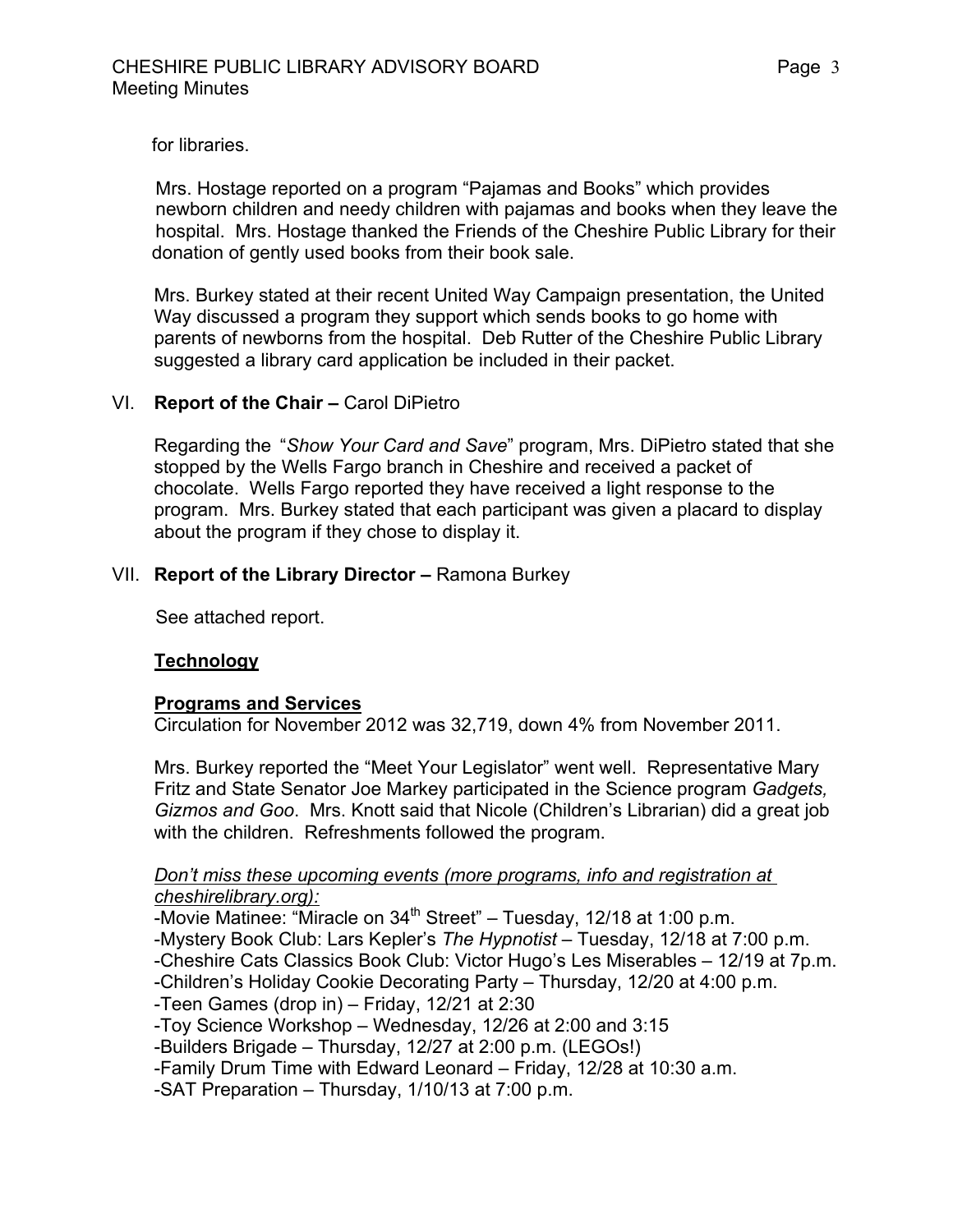December is "Show Your Card" month in Cheshire. Thirty businesses are participating, and there are some great deals to be had. See the Library website for details and a list of businesses.

The library will be closed on December 24 and 25, and will close at 4:00 p.m. on December 31. The library will also be closed on New Year's Day and on Martin Luther King, Jr.'s birthday (observed on Monday, January 21, 2013).

# **Personnel**

The union contract for 2012-2016 was signed and went into effect on November 26. Congratulations to the following staff members for their years of service, which were recently recognized at the annual Town Employee Recognition Ceremony: Sue Hartley (30 years); Laurie Lee (25 years); Cindy Tencza (25 years); Linda Montauti (15 years); and Louise LeClaire (15 years). Several library staff members were also nominated for the "Employee of the Year" award for their exemplary work on the library's social media and networking team: Carrie Crowe, Mary Dattilo, Kelley Gile, Louise LeClaire, and Eileen Topitzer. Our new Page is Kaitlin Dattilo.

Last but not least, congratulations to Beth Shutts, Librarian II, on her retirement. Beth's last day at work will be this Wednesday, December 19. We wish Beth much happiness, love and relaxation in her retirement.

# **Financial**

I am preparing items for our 2013-2014 budget request, which is due to the Town Manager on January 18. So far the Governor's 5% rescissions have not affected state library operations greatly, but it remains to be seen whether or not the legislature will cut expenditures further this year. Mrs. Burkey will email the budget request to the Board.

# **Buildings and Grounds**

Many thanks go to the Cheshire Beautification Committee, the Cheshire Garden Club and the Suburban Garden Club for our seasonal decorations both inside and outside the library.

# **Policies and Planning**

# **Other/Meetings**

I attended and spoke at the Economic Development Commission's meeting on 11/20; an Executive Safety Committee meeting; several library managers meetings; the signing of the bargaining unit contract; a monthly meeting with the Town Manager; a United Way campaign meeting; a "Bedbugs in the Library" workshop; a budget and sustainability meeting; an LCI Member Council meeting; the Town Employee Recognition Ceremony; a Connecticut Library Consortium board meeting; and a union-management job descriptions meeting.